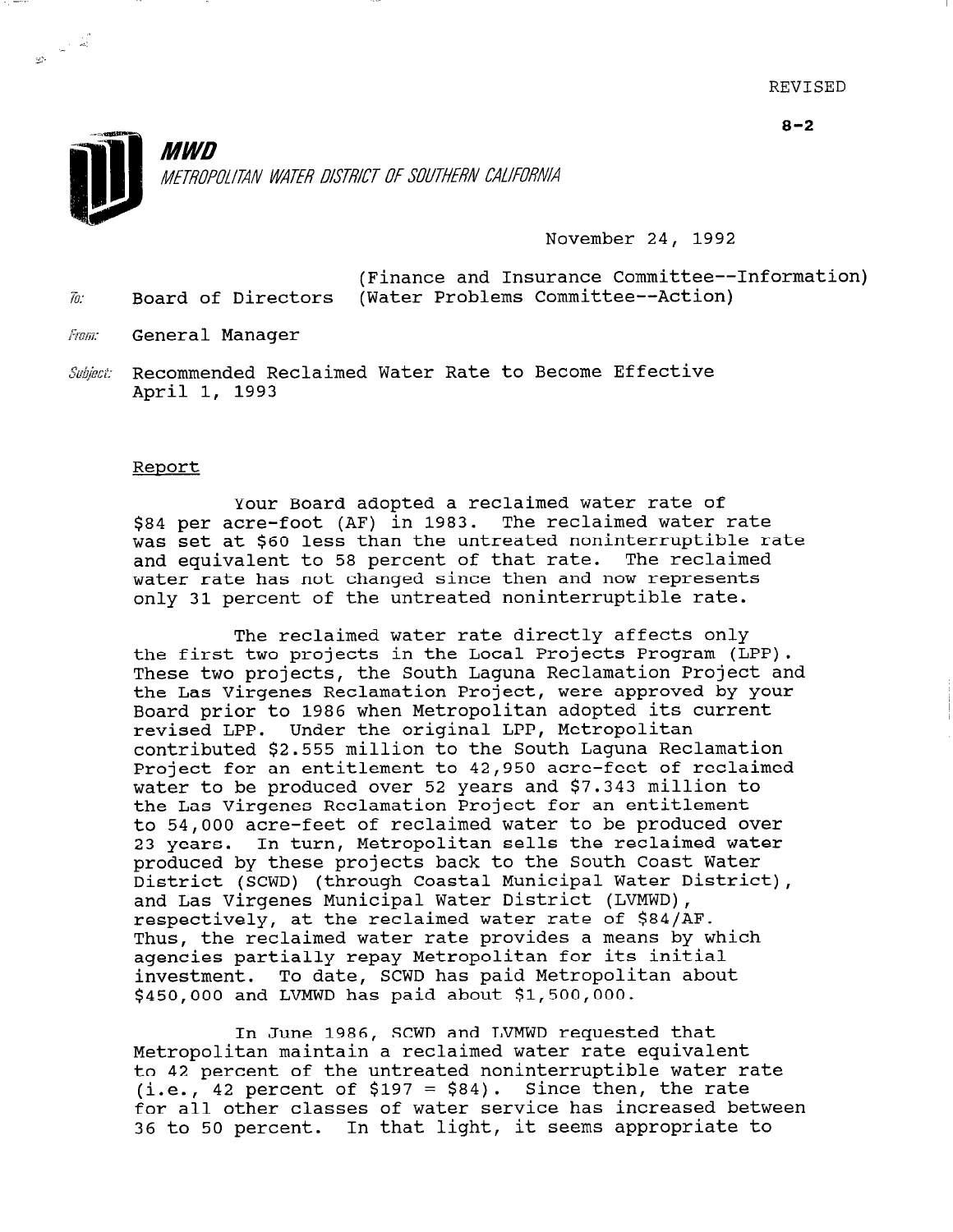# Board of Directors -2- November 24, 1992

increase the reclaimed water rate at this time to more accurately reflect Metropolitan's costs and to provide additional revenue to Metropolitan. Nonetheless, it is prudent to retain a substantial price differential to encourage the use of reclaimed water. It is, therefore, proposed that effective April 1, 1993, the reclaimed water rate be increased to \$113/AF, which represents 42 percent of the untreated noninterruptible water rate for fiscal year 1992-93. Future increases in the reclaimed water rate will be proposed as the untreated noninterruptible water rate changes. It is staff's intention to recommend increases in the reclaimed rate until it reaches \$200/AF.

In response to this proposal to increase the reclaimed water rate, staff has begun negotiating with SCWD and LVMWD to discuss "buy out" of their existing obligations, termination of their original LPP agreements, and possibly signing Joint Participation Agreements based on current LPP provisions. The details of these negotiations are presented in an accompanying Board letter.

This action is exempt from the provisions of the California Environmental Quality Act upon the Board's finding that the rate increase is necessary to meet operating and other ongoing expenses. The appropriate finding is included in Attachment A.

### Board Committee Assignments

This letter is referred to:

The Water Problems Committee for action pursuant to its authority to determine the selling prices of water under Administrative Code Section 2481(c).

The Finance and Insurance Committee for information pursuant to its authority to determine revenues to be obtained through sales of water under Administrative Code Section 2441(e).

### Recommendations

## WATER PROBLEMS COMMITTEE FOR ACTION AND FINANCE AND INSURANCE COMMITTEE FOR INFORMATION.

That the Board set the reclaimed water rate, for that the board set the reclaimed water rate, the remaining of the fiscal year 1992-93, to \$113 per acre-foot to be effective April 1, 1993.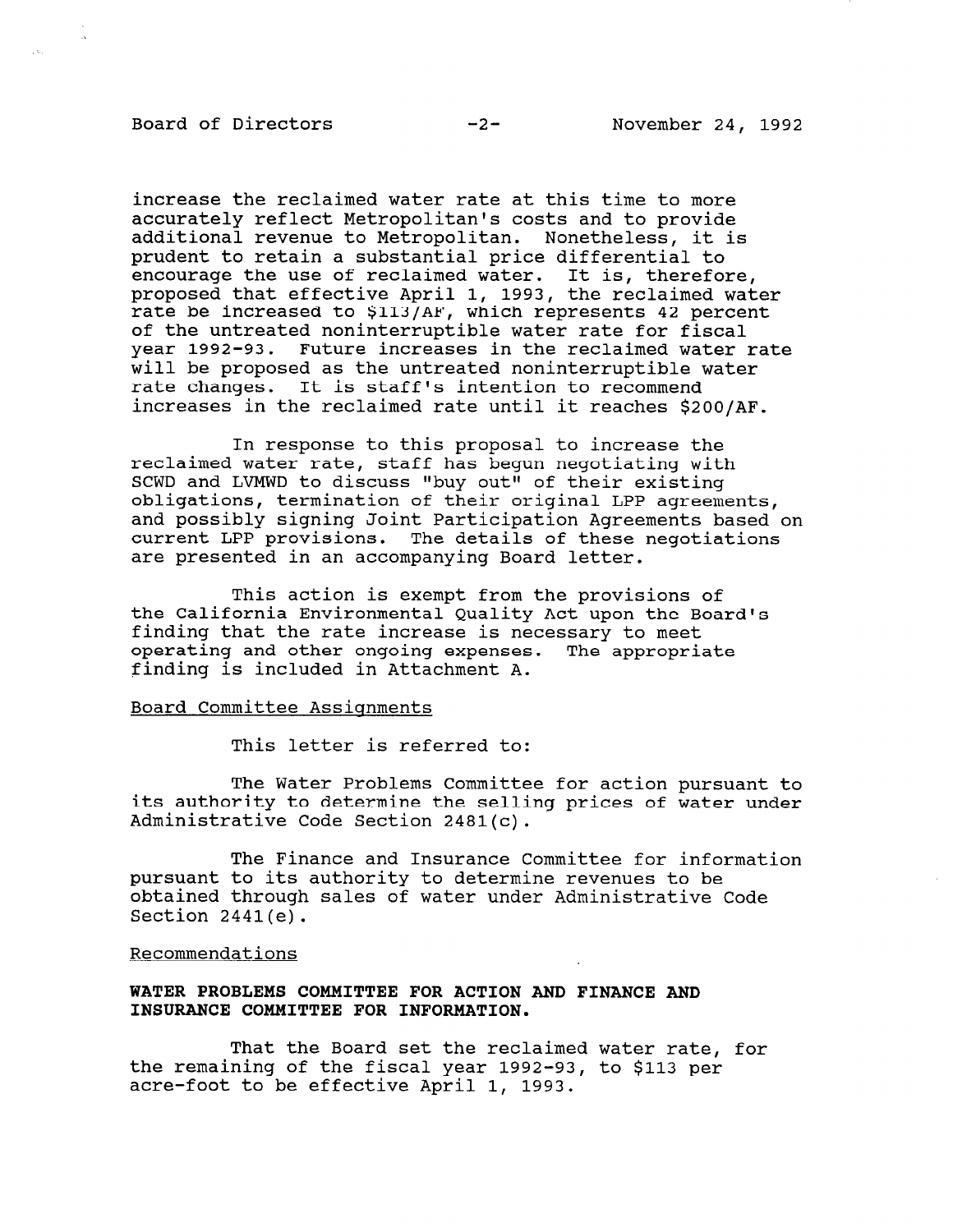Board of Directors

November 24, 1992

That the Board supplement its action setting<br>water rates effective April 1, 1993 by adopting the written<br>findings set forth in Attachment A.

 $\bigcup_{\textbf{c}} \bigcup_{\textbf{p}} \bigcup_{\textbf{p}} \bigcup_{\textbf{p}} \bigcup_{\textbf{p}} \bigcup_{\textbf{p}} \bigcup_{\textbf{p}} \bigcup_{\textbf{p}} \bigcup_{\textbf{p}} \bigcup_{\textbf{p}} \bigcup_{\textbf{p}} \bigcup_{\textbf{p}} \bigcup_{\textbf{p}} \bigcup_{\textbf{p}} \bigcup_{\textbf{p}} \bigcup_{\textbf{p}} \bigcup_{\textbf{p}} \bigcup_{\textbf{p}} \bigcup_{\textbf{p}} \bigcup_{\textbf{p}} \bigcup_{\textbf{p}} \bigcup_{\textbf{p}}$ l O .<br>List nett

 $RM:$  bvf

Attachment